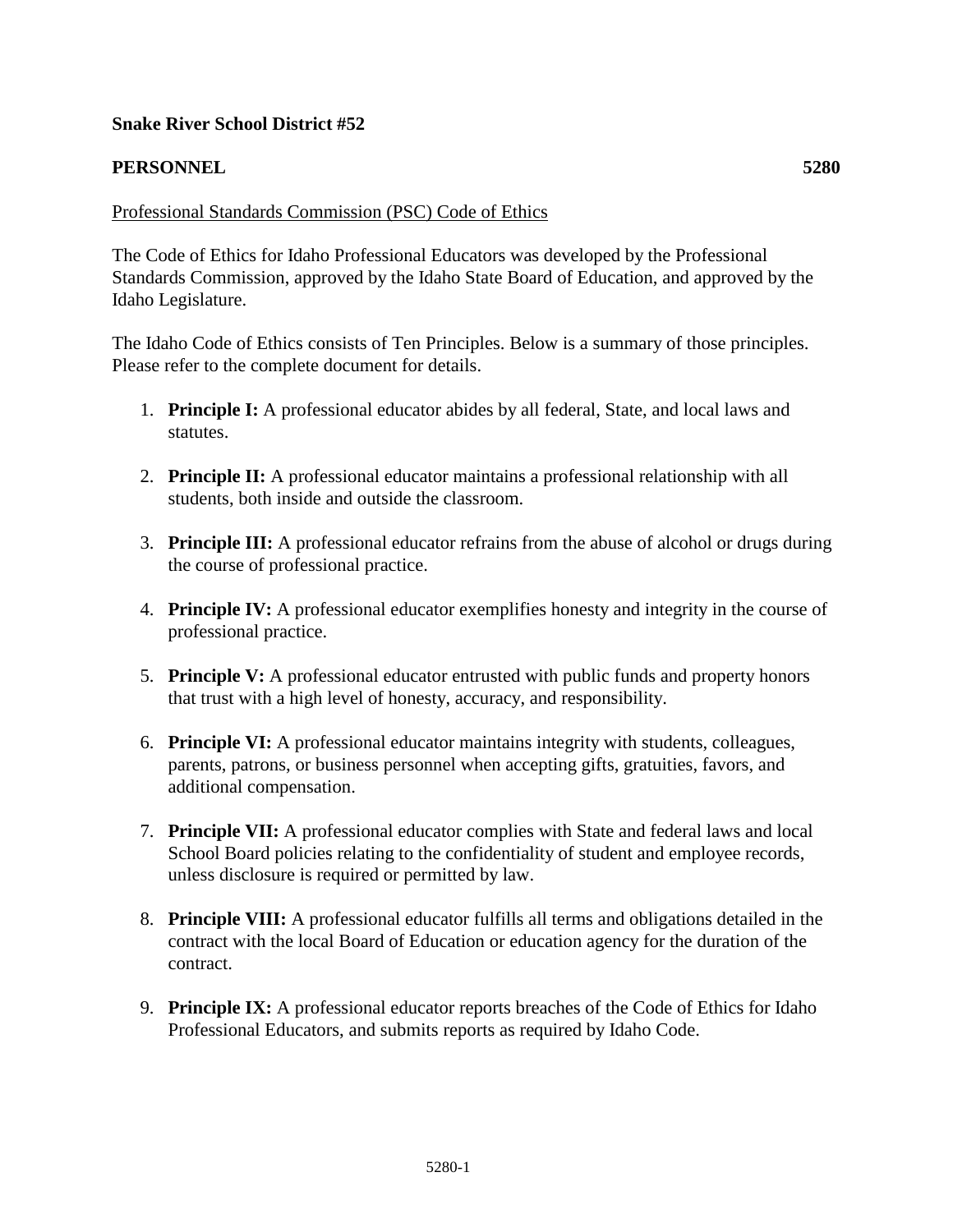10. **Principle X:** A professional educator ensures just and equitable treatment for all members of the profession in the exercise of academic freedom, professional rights, and responsibilities while following recognized professional principles.

Believing in the worth and dignity of each human being, the professional educator recognizes the supreme importance of pursuing truth, striving toward excellence, nurturing democratic citizenship and safeguarding the freedom to learn and to teach while guaranteeing equal educational opportunity for all. The professional educator accepts the responsibility to practice the profession according to the highest ethical principles. The Code of Ethics for Idaho Professional Educators symbolizes the commitment of all Idaho educators and provides principles by which to judge conduct.

### Code of Ethics for Idaho Professional Educators

## **01. Aspirations and Commitments**.

- a. The professional educator aspires to stimulate the spirit of inquiry in students and to provide opportunities in the school setting that will help them acquire viable knowledge, skills, and understanding that will meet their needs now and in the future.
- b. The professional educator provides an environment that is safe to the cognitive, physical, and psychological well-being of students and provides opportunities for each student to move toward the realization of his goals and potential as an effective citizen.
- c. The professional educator, recognizing that students need role models, will act, speak, and teach in such a manner as to exemplify nondiscriminatory behavior and encourage respect for other cultures and beliefs.
- d. The professional educator is committed to the public good and will help preserve and promote the principles of democracy. He will provide input to the local School Board to assist in the Board's mission of developing and implementing sound educational policy, while promoting a climate in which the exercise of professional judgment is encouraged.
- e. The professional educator believes the quality of services rendered by the education profession directly influences the nation and its citizens. He strives, therefore, to establish and maintain the highest set of professional principles of behavior, to improve educational practice, and to achieve conditions that attract highly qualified persons to the profession.
- f. The professional educator regards the employment agreement as a pledge to be executed in a manner consistent with the highest ideals of professional service. He believes that sound professional personal relationships with colleagues, governing boards, and community members are built upon integrity, dignity, and mutual respect. The professional educator encourages the practice of the profession only by qualified persons.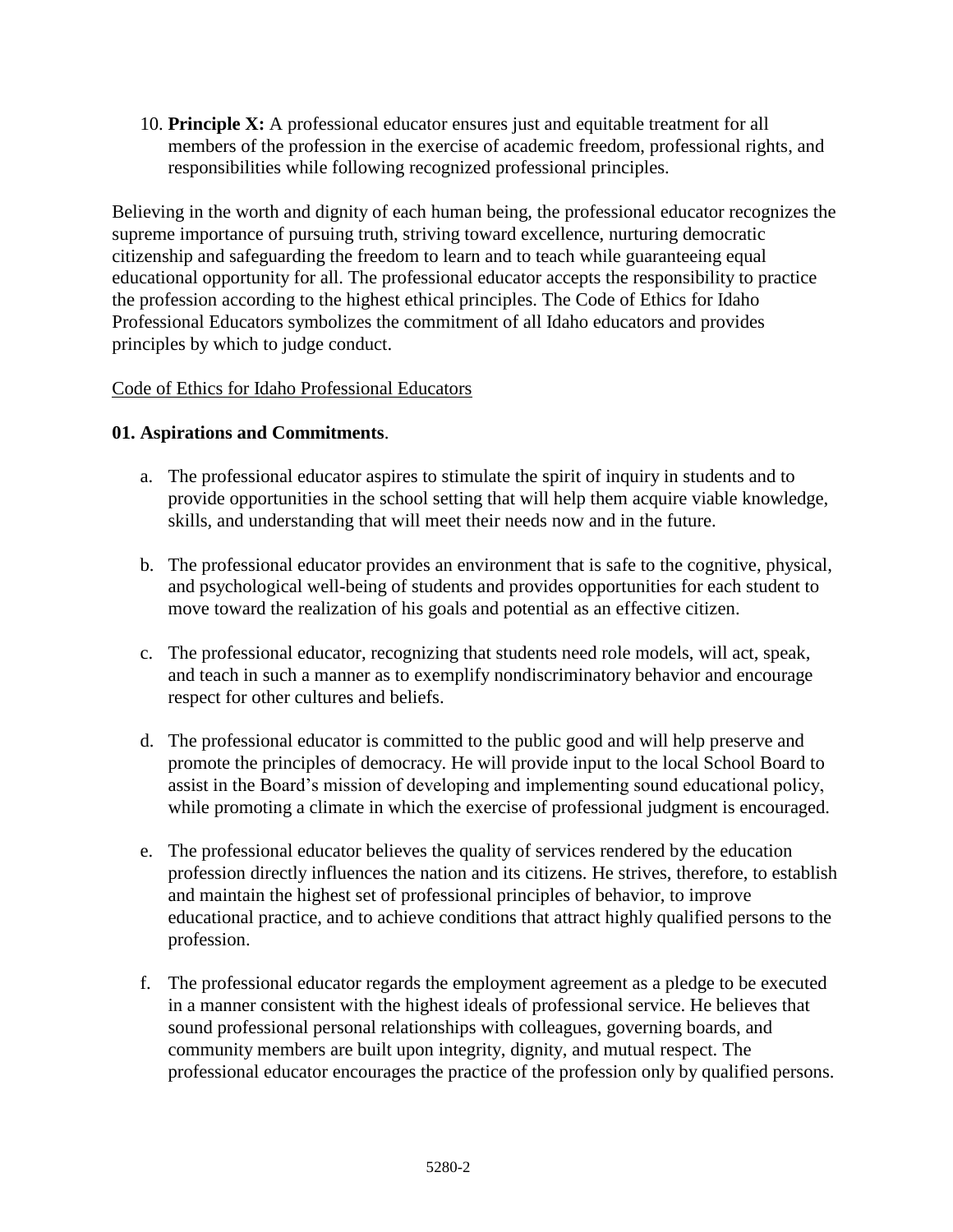- **02. Principle I –** Professional Conduct. A professional educator abides by all federal, state, and local education laws and statutes. Unethical conduct shall include the conviction of any felony or misdemeanor offense set forth in Section 33-1208, Idaho Code.
- **03. Principle II – Educator/Student Relationship.** A professional educator maintains a professional relationship with all students, both inside and outside the physical and virtual classroom. Unethical conduct includes, but is not limited to:
	- a. Committing any act of child abuse, including physical or emotional abuse;
	- b. Committing any act of cruelty to children or any act of child endangerment;
	- c. Committing or soliciting any sexual act from any minor or any student regardless of age;
	- d. Committing any act of harassment as defined by District policy;
	- e. Soliciting, encouraging, or consummating a romantic or inappropriate relationship (whether written, verbal, virtual, or physical) with a student, regardless of age;
	- f. Using inappropriate language including, but not limited to, swearing and improper sexual comments (e.g. sexual innuendoes or sexual idiomatic phrases);
	- g. Taking or possessing inappropriate images (digital, photographic, or video) of students;
	- h. Inappropriate contact with any minor or any student regardless of age using electronic media;
	- i. Furnishing alcohol or illegal or unauthorized drugs to any student or allowing or encouraging a student to consume alcohol or unauthorized drugs except in a medical emergency;
	- j. Conduct that is detrimental to the health or welfare of students; and,
	- k. Deliberately falsifying information presented to students.
- **04. Principle III – Alcohol and Drugs Use or Possession**. A professional educator refrains from the abuse of alcohol or drugs during the course of professional practice. Unethical conduct includes, but is not limited to:
	- a. Being on school premises or at any school-sponsored activity, home or away, involving students while possessing, using, or consuming illegal or unauthorized drugs;
	- b. Being on school premises or at any school-sponsored activity, home or away, involving students while possessing, using, or consuming alcohol;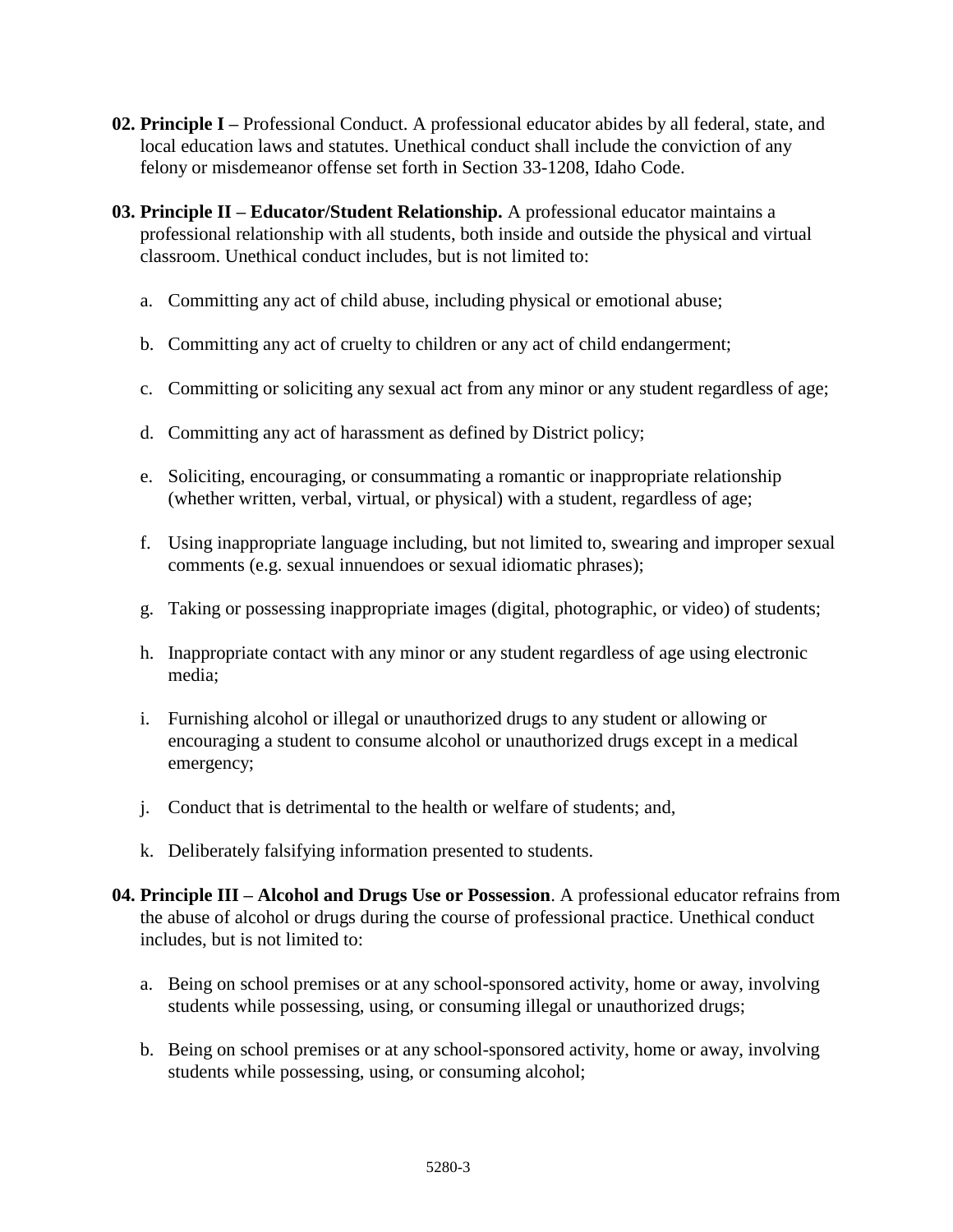- c. Inappropriate or illegal use of prescription medications on school premises or at any school-sponsored events, home or away;
- d. Inappropriate or illegal use of drugs or alcohol that impairs the individual's ability to function; and
- e. Possession of an illegal drug as defined in Chapter 27, Idaho Code, Uniform Controlled Substances.
- **05. Principle IV – Professional Integrity**. A professional educator exemplifies honesty and integrity in the course of professional practice. Unethical conduct includes, but is not limited to:
	- a. Fraudulently altering or preparing materials for licensure or employment;
	- b. Falsifying or deliberately misrepresenting professional qualifications, degrees, academic awards, and related employment history when applying for employment or licensure;
	- c. Failure to notify the State at the time of application for licensure of past revocations or suspensions of a certificate or license from another state;
	- d. Failure to notify the State at the time of application for licensure of past criminal convictions of any crime violating statutes or rules governing teacher certification;
	- e. Falsifying, deliberately misrepresenting, or deliberately omitting information regarding the evaluation of students or personnel, including improper administration of any standardized tests (changing test answers; copying or teaching identified test items; unauthorized reading of the test to students, etc.);
	- f. Falsifying, deliberately misrepresenting, or deliberately omitting reasons for absences or leaves;
	- g. Falsifying, deliberately misrepresenting, or deliberately omitting information submitted in the course of an official inquiry or investigation;
	- h. Falsifying, deliberately misrepresenting, or deliberately omitting material information on an official evaluation of colleagues; and,
	- i. Failure to notify the state of any criminal conviction of a crime violating the statutes and/or rules governing teacher certification.
- **06. Principle V – Funds and Property**. A professional educator entrusted with public funds and property honors that trust with a high level of honesty, accuracy, and responsibility. Unethical conduct includes, but is not limited to:
	- a. Misuse, or unauthorized use, of public or school-related funds or property;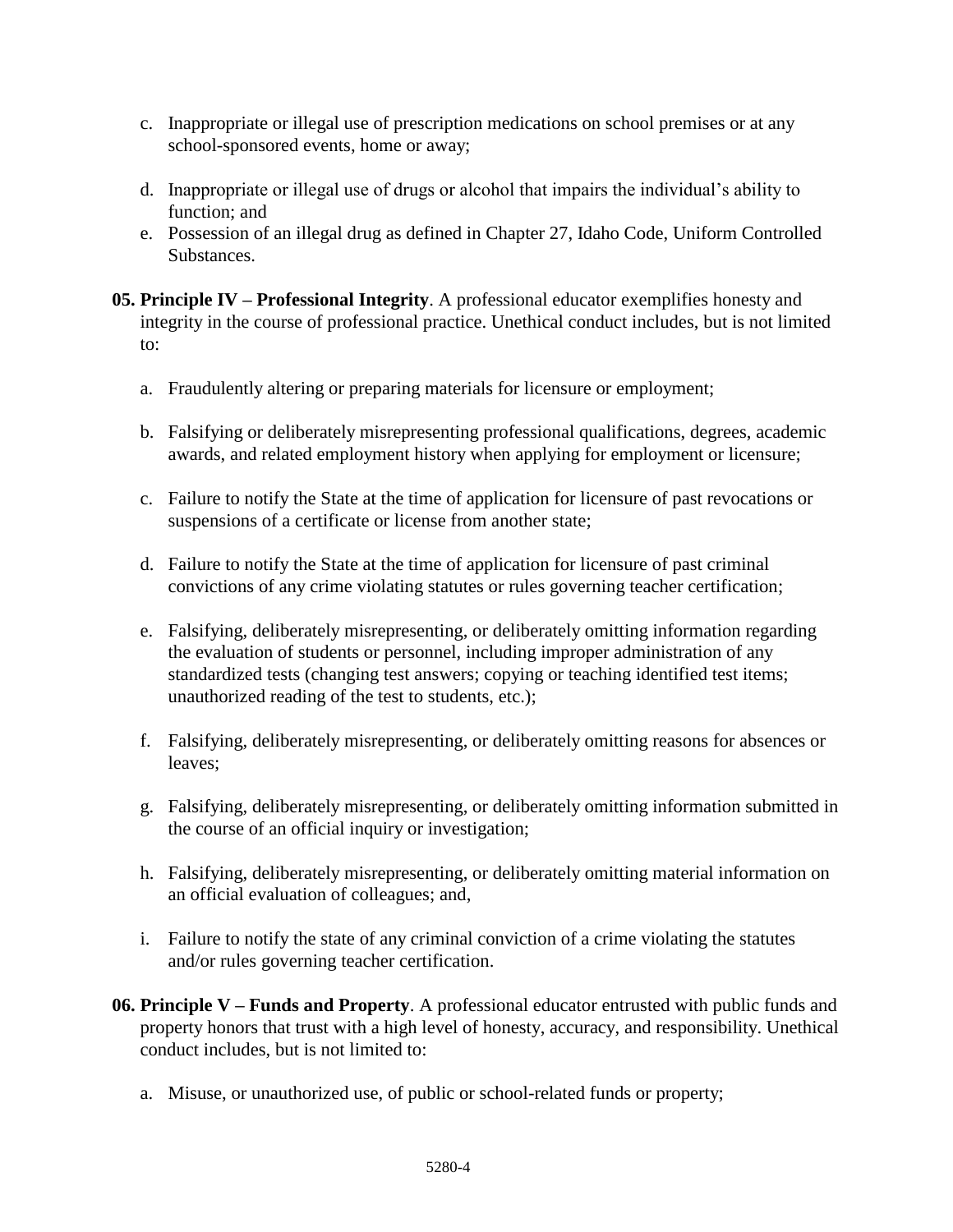- b. Failure to account for school funds collected from students, parents, or patrons;
- c. Submission of fraudulent requests for reimbursement of expenses or for pay;
- d. Co-mingling of public or school-related funds in personal bank account(s);
- e. Use of school property for private financial gain;
- f. Use of school computers to deliberately view or print pornography; and,
- g. Deliberate use of poor budgeting or accounting practices.
- **07. Principle VI – Compensation**. A professional educator maintains integrity with students, colleagues, parents, patrons, or business personnel when accepting gifts, gratuities, favors, and additional compensation. Unethical conduct includes, but is not limited to:
	- a. Unauthorized solicitation of students or parents of students to purchase equipment, supplies, or services from the educator who will directly benefit;
	- b. Acceptance of gifts from vendors or potential vendors for personal use or gain where there may be the appearance of a conflict of interest;
	- c. Tutoring students assigned to the educator for remuneration unless approved by the local Board of Education; and,
	- d. Soliciting, accepting, or receiving a financial benefit greater than \$50 as defined in Section 18-1359(b), Idaho Code.
- **08. Principle VII – Confidentiality**. A professional educator complies with State and federal laws and local School Board policies relating to the confidentiality of student and employee records, unless disclosure is required or permitted by law. Unethical conduct includes, but is not limited to:
	- a. Sharing of confidential information concerning student academic and disciplinary records, personal confidences, health and medical information, family status or income, and assessment or testing results with inappropriate individuals or entities; and
	- b. Sharing of confidential information about colleagues obtained through employment practices with inappropriate individuals or entities.
- **09. Principle VIII – Breach of Contract or Abandonment of Employment**. A professional educator fulfills all terms and obligations detailed in the contract with the local board of education or education agency for the duration of the contract. Unethical conduct includes, but is not limited to: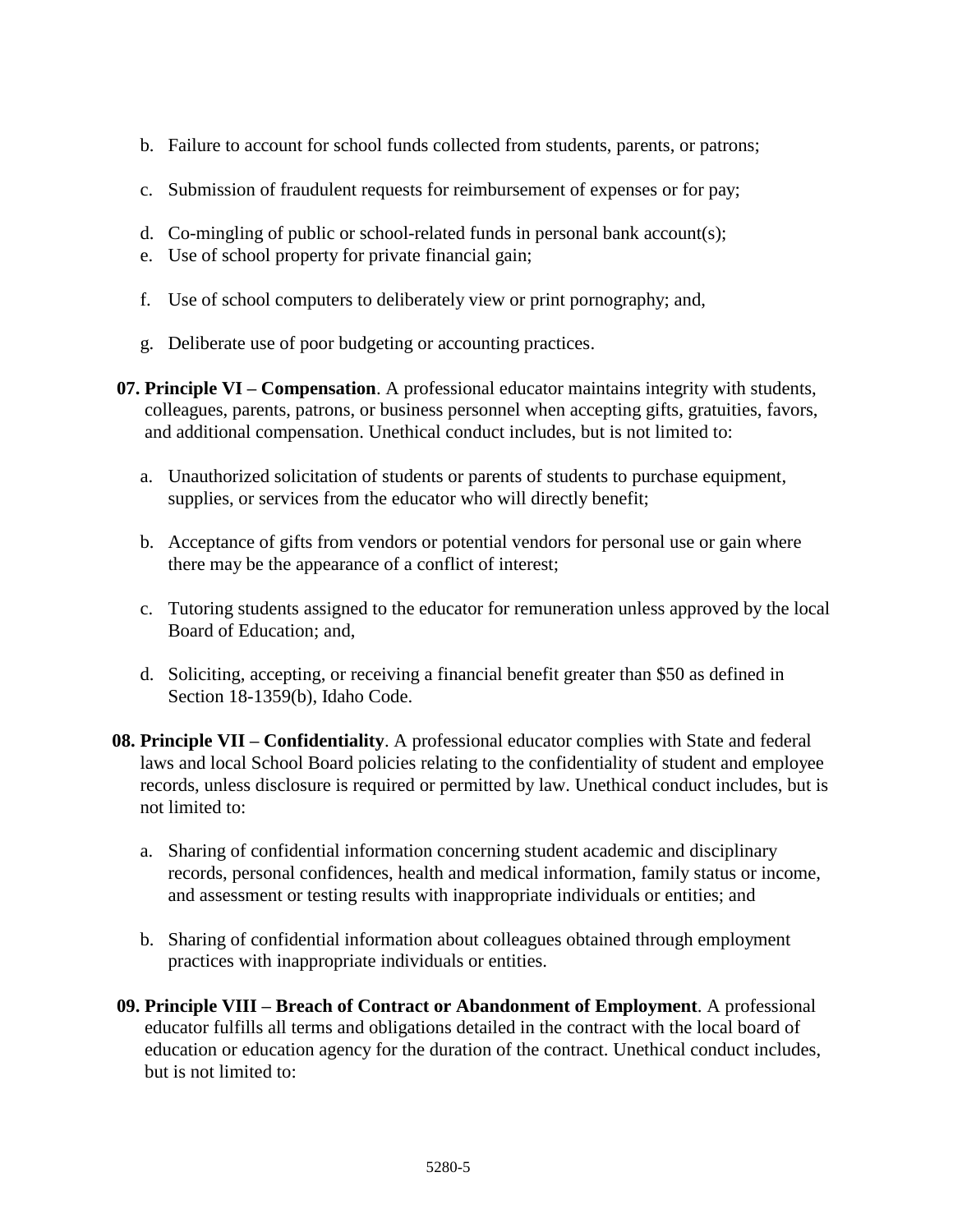- a. Abandoning any contract for professional services without the prior written release from the contract by the employing school district or agency;
- b. Willfully refusing to perform the services required by a contract; and,
- c. Abandonment of classroom or failure to provide appropriate supervision of students at school or school-sponsored activities to ensure the safety and well-being of students.
- **10. Principle IX – Duty to Report**. A professional educator reports breaches of the Code of Ethics for Idaho Professional Educators and submits reports as required by Idaho Code. Unethical conduct includes, but is not limited to:
	- a. Failure to comply with Section 33-1208A, Idaho Code, (reporting requirements and immunity);
	- b. Failure to comply with Section 16-1605, Idaho Code, (reporting of child abuse, abandonment, or neglect);
	- c. Failure to comply with Section 33-512B, Idaho Code, (Suicidal tendencies and duty to warn); and
	- d. Having knowledge of a violation of the Code of Ethics for Idaho Professional Educators and failing to report the violation to an appropriate education official.
- **11. Principle X - Professionalism**. A professional educator ensures just and equitable treatment for all members of the profession in the exercise of academic freedom, professional rights and responsibilities while following generally recognized professional principles. Unethical conduct includes, but is not limited to:
	- a. Any conduct that seriously impairs the Certificate holder's ability to teach or perform his professional duties;
	- b. Committing any act of harassment toward a colleague;
	- c. Failure to cooperate with the Professional Standards Commission in inquiries, investigations, or hearings;
	- d. Using institutional privileges for the promotion of political candidates or for political activities, except for local, State, or national education association elections;
	- e. Willfully interfering with the free participation of colleagues in professional associations; and
	- f. Taking or possessing inappropriate images (digital, photographic, or video) of colleagues.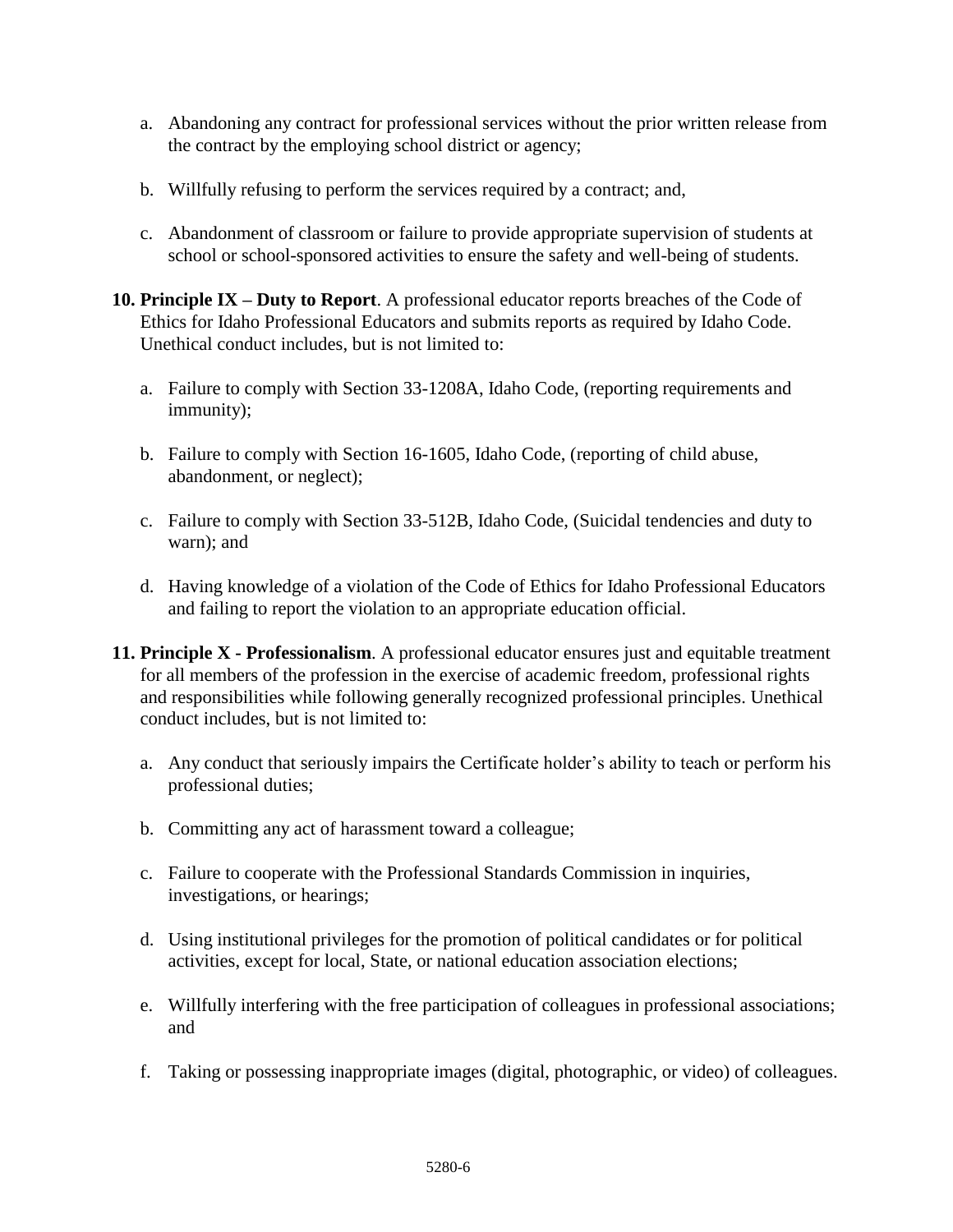# Definitions for Use with the Code of Ethics for Idaho Professional Educators

**01. Administrative Complaint**. A document issued by the State Department of Education outlining the specific, purported violations of Section 33-1208, Idaho Code, or the Code of Ethics for Idaho Professional Educators.

**02. Allegation**. A purported violation of the Code of Ethics for Idaho Professional Educators or Idaho Code.

**03. Certificate**. A document issued by the Department of Education under the authority of the State Board of Education allowing a person to serve in any elementary or secondary school in the capacity of teacher, supervisor, administrator, education specialist, school nurse, or school librarian (Section 33-1201, Idaho Code).

**04. Certificate Denial**. The refusal of the State to grant a certificate for an initial or reinstatement application.

**05. Certificate Suspension**. A time-certain invalidation of any Idaho certificate as determined by a stipulated agreement or a due process hearing panel as set forth in Section 33-1209, Idaho Code.

**06. Complaint**. A signed document defining the allegation that states the specific ground or grounds for revocation, suspension, denial, place reasonable conditions on a certificate, or issuance of a letter of reprimand (Section 33-1209(1), Idaho Code). The State Department of Education may initiate a complaint.

**07. Conditional Certificate**. Allows an educator to retain licensure under certain stated Certificate conditions as determined by the Professional Standards Commission (Section 33- 1209(10), Idaho Code).

**08. Contract**. Any signed agreement between the School District and a certificated educator pursuant to Section 33-513(1), Idaho Code.

**09. Conviction**. Refers to all instances regarding a finding of guilt by a judge or jury; a plea of guilt by Nolo Contendere or Alford plea; or all proceedings in which a sentence has been suspended, deferred, or withheld.

**10. Educator**. A person who holds or applies for an Idaho Certificate (Section 33-1001(16) and Section 33-1201, Idaho Code).

**11. Education Official**. An individual identified by local School Board policy, including, but not limited to, a Superintendent, principal, assistant principal, or school resource officer (SRO).

**12. Executive Committee**. A decision-making body comprised of members of the Professional Standards Commission, including the chair and/or vice-chair of the Commission. A prime duty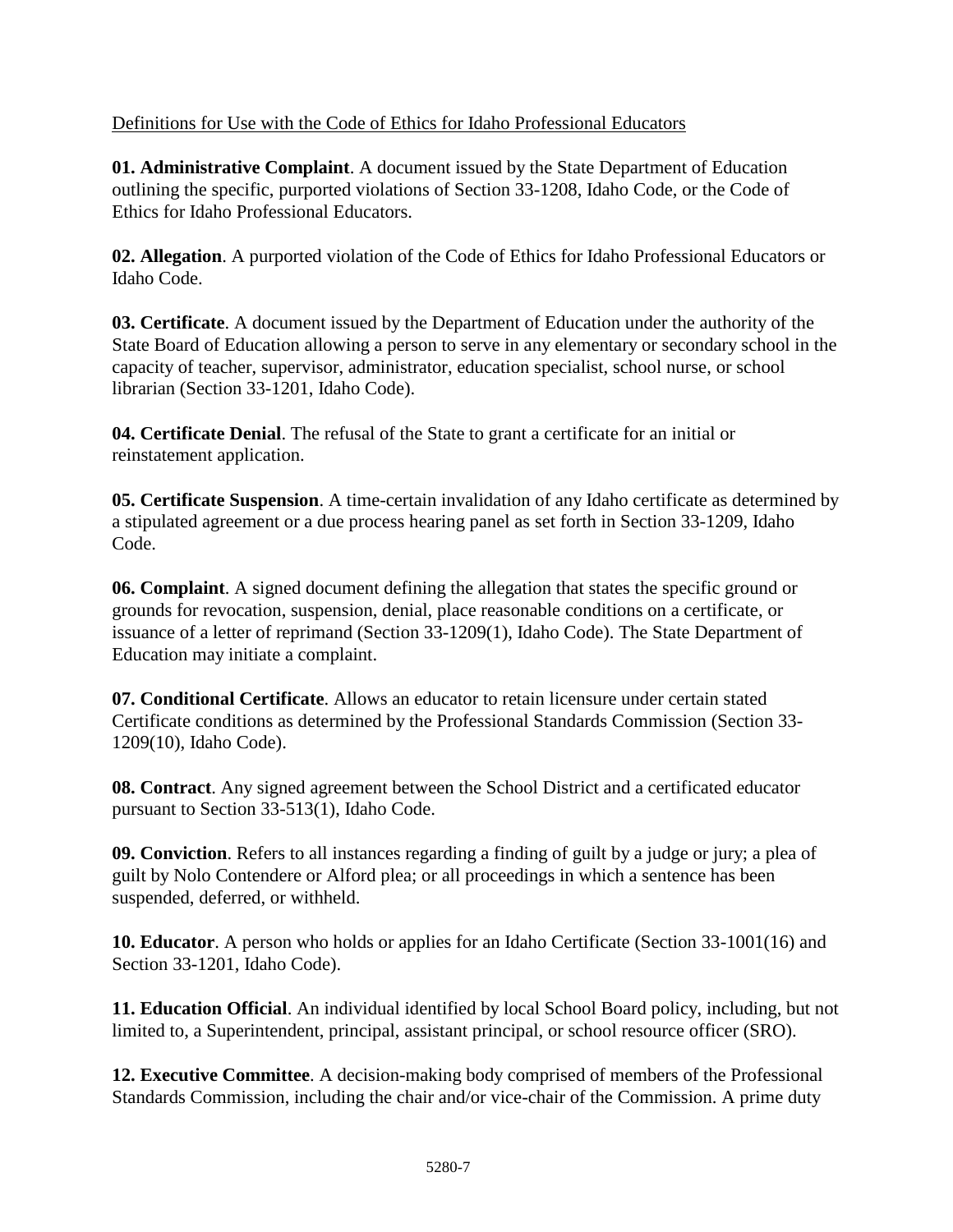of the Committee is to review purported violations of the Code of Ethics for Idaho Professional Educators to determine probable cause and direction for possible action to be taken against a Certificate holder.

**13. Hearing**. A formal review proceeding that ensures the respondent due process. The request for a hearing is initiated by the respondent and is conducted by a panel of peers.

**14. Hearing Panel**. A minimum of three educators appointed by the chair of the Professional Standards Commission and charged with the responsibility to make a final determination regarding the charges specifically defined in the Administrative Complaint. **15. Investigation**. The process of gathering factual information concerning a valid, written complaint in preparation for review by the Professional Standards Commission Executive Committee, or following review by the Executive Committee at the request of the deputy attorney general assigned to the Department of Education.

**16. Minor**. Any individual who is under 18 years of age.

**17. Not-Sufficient Grounds**. A determination by the Executive Committee that there is not sufficient evidence to take action against an educator's certificate.

**18. Principles**. Guiding behaviors that reflect what is expected of professional educators in the State of Idaho while performing duties as educators in both the private and public sectors.

**19. Reprimand**. A written letter admonishing the Certificate holder for his conduct. The reprimand cautions that further unethical conduct may lead to consideration of a more severe action against the holder's Certificate.

**20. Respondent**. The legal term for the professional educator who is under investigation for a purported violation of the Code of Ethics for Idaho Professional Educators.

**21. Revocation**. The invalidation of any Certificate held by the educator.

**22. Stipulated Agreement**. A written agreement between the respondent and the Professional Standards Commission to resolve matters arising from an allegation of unethical conduct following a complaint or an investigation. The stipulated agreement is binding to both parties and is enforceable under its own terms, or by subsequent action by the Professional Standards Commission.

**23. Student**. Any individual enrolled in any Idaho public or private school from preschool through grade 12.

**24. Sufficient Grounds**. A determination by the Executive Committee that sufficient evidence exists to issue an Administrative Complaint.